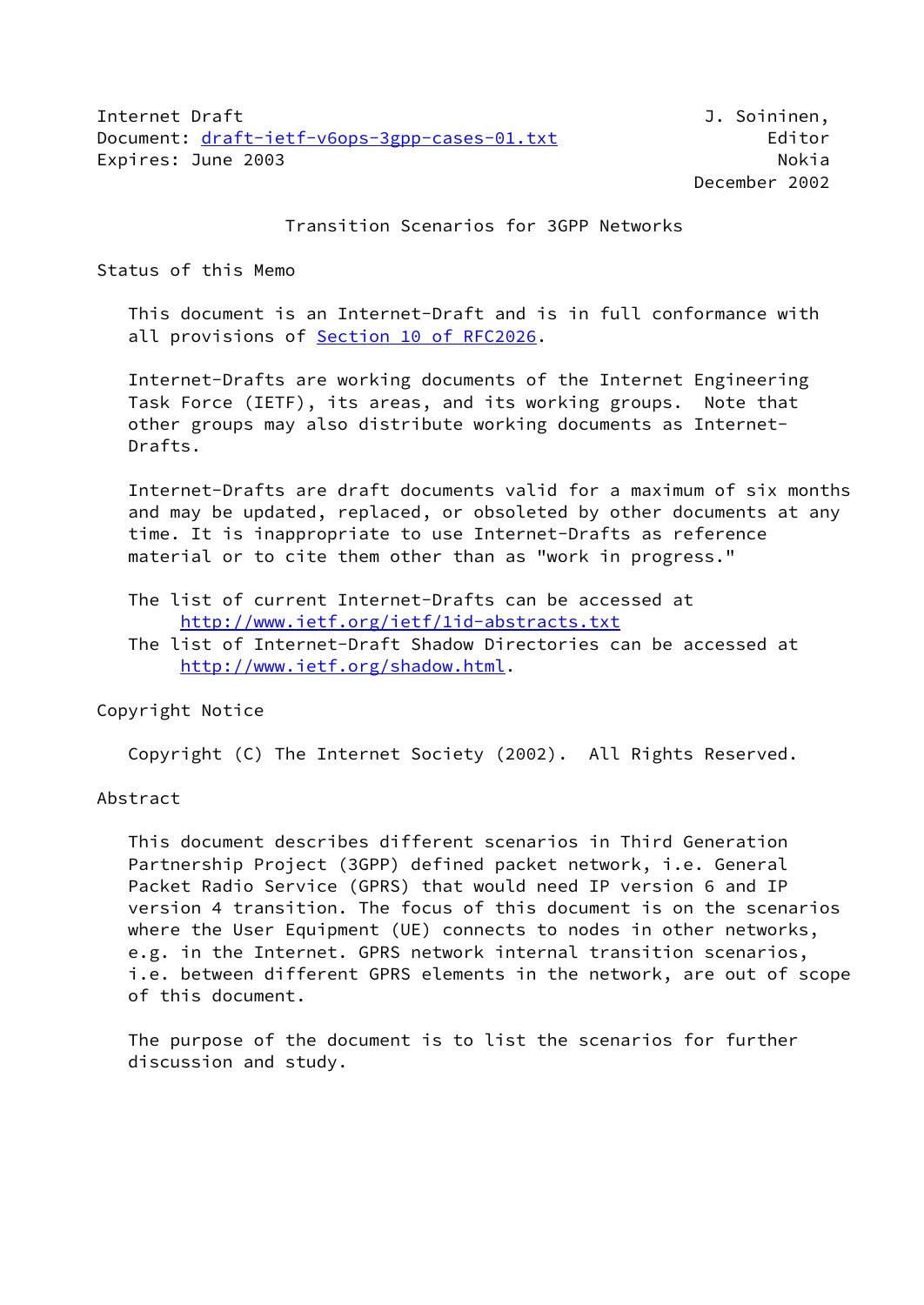Transition Scenarios for 3GPP Networks December 2002

# <span id="page-1-1"></span>Table of Contents

| 3. Brief description of the 3GPP network environment3 |  |
|-------------------------------------------------------|--|
|                                                       |  |
| 3.2 IP Multimedia Core Network Subsystem (IMS)4       |  |
|                                                       |  |
|                                                       |  |
|                                                       |  |
|                                                       |  |
|                                                       |  |
|                                                       |  |
|                                                       |  |
|                                                       |  |

#### Copyright

- (C) The Internet Society (2002). All Rights Reserved.
- <span id="page-1-0"></span>[1](#page-1-0). Introduction

 This document will describe the transition scenarios in 3GPP packet data networks that might come up in the deployment phase of IPv6. The main purpose of this document is to identify, and document those scenarios for further discussion, and for study in the v6ops working group.

 This document gives neither an overview, nor an explanation of 3GPP or the 3GPP packet data network, GPRS. A good overview of the 3GPP specified GPRS can be found from  $[1]$ . The GPRS architecture specification is defined in  $[2]$  $[2]$ .

<span id="page-1-2"></span>[2](#page-1-2). Scope of the document

 The scope of this document is to describe the possible transition scenarios in the 3GPP defined GPRS network where a UE connects to, or is contacted from, the Internet or another UE. The document describes scenarios with and without the usage of the SIP based IP Multimedia Core Network Subsystem (IMS).

The scope of this document does not include scenarios inside the GPRS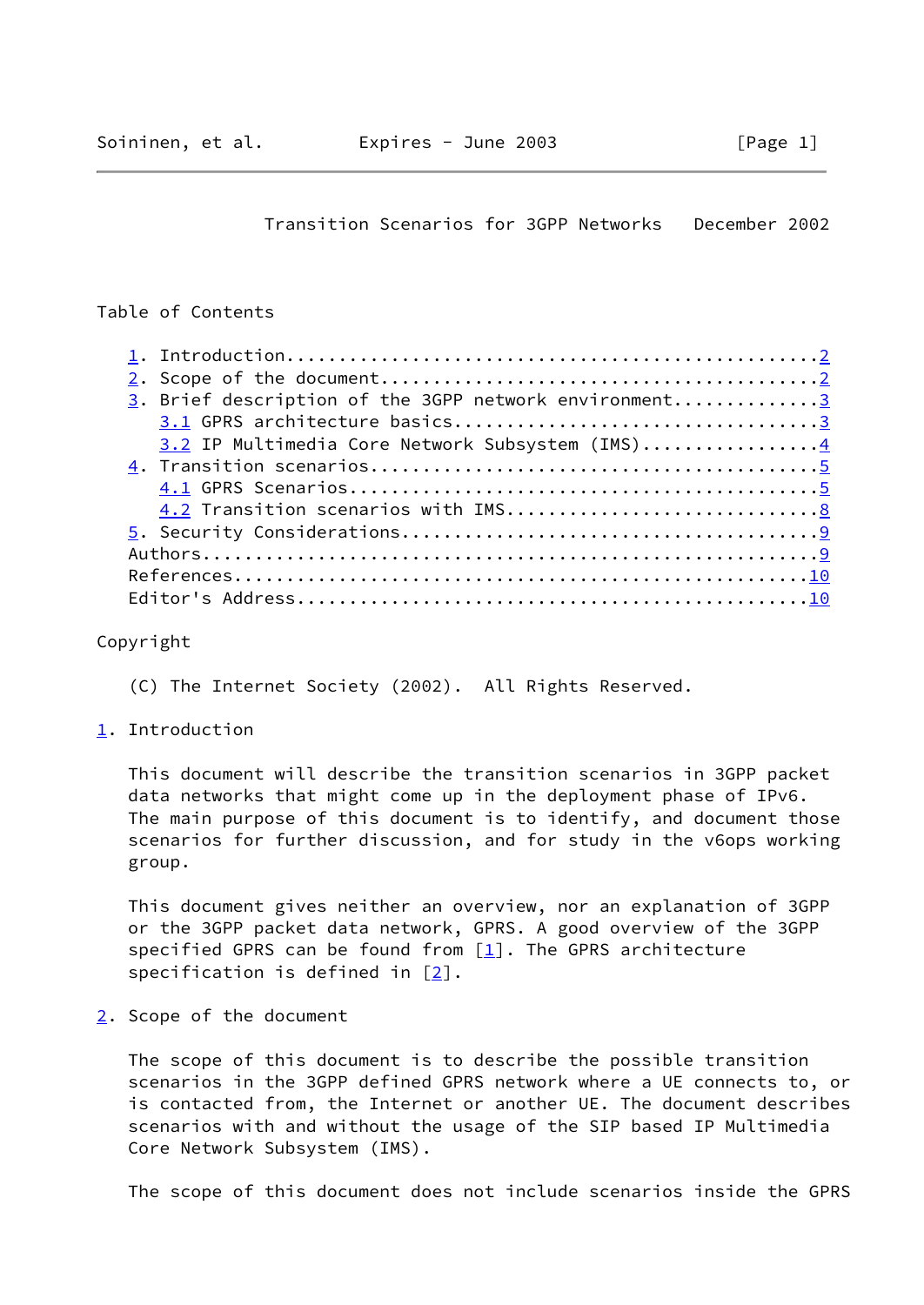network, i.e. on the different interfaces of the GPRS network. This document neither changes 3GPP specifications, nor proposes changes to the current specifications.

 In addition, this document describes the possible transition scenarios. The solutions will be documented in a separate document.

<span id="page-2-1"></span>

| Soininen, et al. | Expires - June $2003$ | [Page 2] |
|------------------|-----------------------|----------|
|------------------|-----------------------|----------|

Transition Scenarios for 3GPP Networks December 2002

 These scenarios may or may not be found feasible, or even likely in further study.

<span id="page-2-0"></span>[3](#page-2-0). Brief description of the 3GPP network environment

 This section describes the most important concepts of the 3GPP environment for understanding the transition scenarios. The first part of the description gives a brief overview to the GPRS network as such. The second part concentrates on the IP Multimedia Core Network Subsystem (IMS).

<span id="page-2-2"></span>[3.1](#page-2-2) GPRS architecture basics

 This section gives an overview to the most important concepts of the 3GPP packet architecture. For more detailed description, please see  $\lceil 2 \rceil$ .

 From the point of view of this document, the most relevant 3GPP architectural elements are the User Equipment (UE), and the Gateway GPRS Support Node (GGSN). A simplified picture of the architecture is shown in Figure 1.

 The UE is the mobile phone. It can either be an integrated device comprised of a combined GPRS part, and the IP stack, or it might be a separate GPRS device, and a separate equipment with the IP stack, e.g. a laptop.

 The GGSN serves as an anchor-point for the GPRS mobility management. It also serves as the default router for the UE.

 The Peer node mentioned in the picture refers to a node with which the UE is communicating.

---- \*\*\*\*\*\*\*\*\*\*\*\*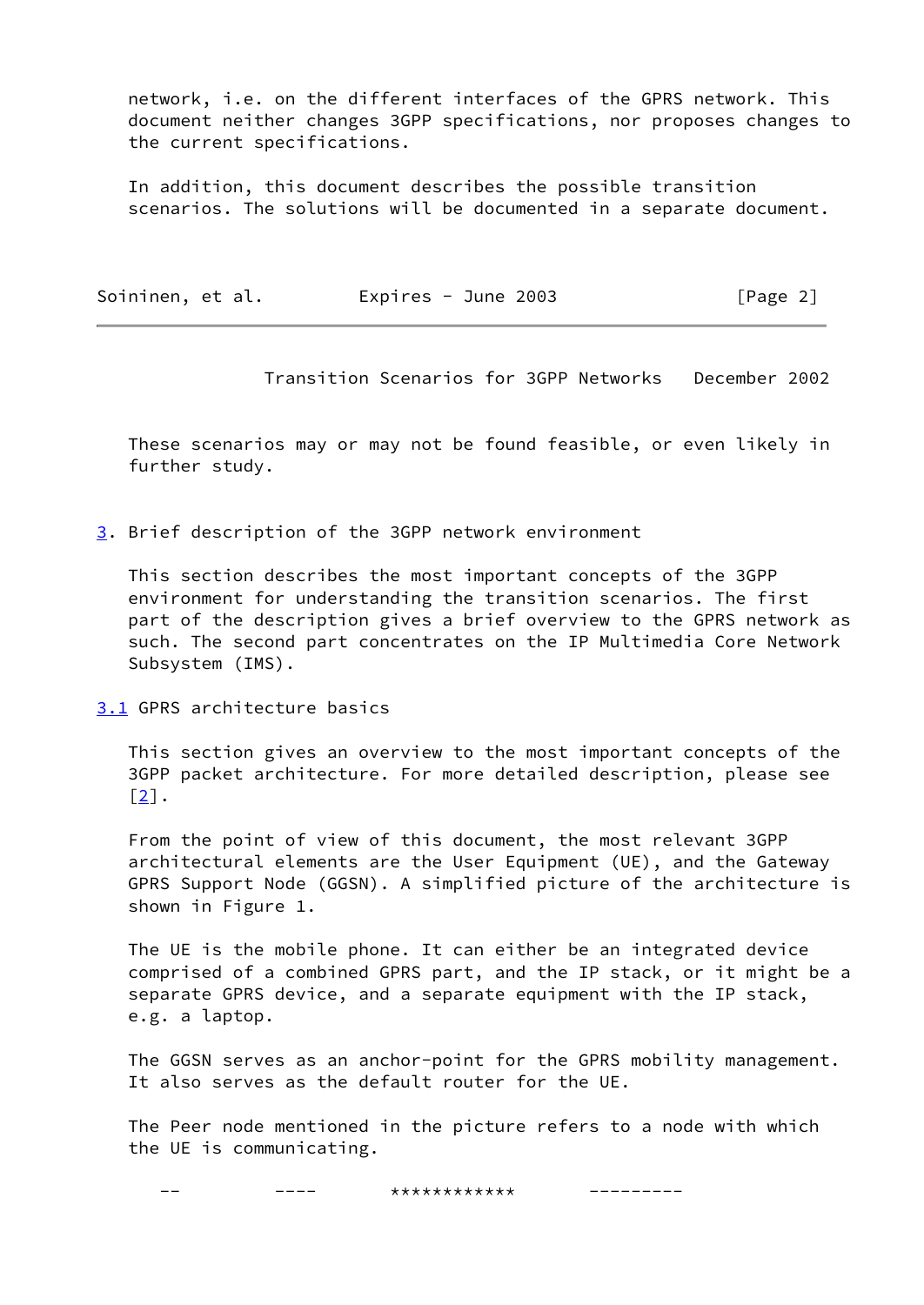|UE|- ... -|GGSN|--+--\* IPv4/v6 NW \*--+--|Peer node| -- ---- \*\*\*\*\*\*\*\*\*\*\*\* --------- Figure 1: Simplified GPRS Architecture

 There is a dedicated link between the UE, and the GGSN called the Packet Data Protocol (PDP) Context. This link is created through the PDP Context activation process. During the activation the UE is configured with its IP address, and other information needed to maintain IP access, e.g. DNS server address. There are three different types of PDP Contexts: IPv4, IPv6, and Point-to-Point Protocol (PPP).

<span id="page-3-1"></span>Soininen, et al. Expires - June 2003 [Page 3]

Transition Scenarios for 3GPP Networks December 2002

 A UE can have one or more simultaneous PDP Contexts open to the same or to different GGSNs. The PDP Context can be either of the same, or different types.

## <span id="page-3-0"></span>[3.2](#page-3-0) IP Multimedia Core Network Subsystem (IMS)

 IP Multimedia Core Network Subsystem (IMS) is a SIP based multimedia service architecture. It is specified in Release 5 of 3GPP. This section provides an overview of the 3GPP IMS and is not intended to be comprehensive. A more detailed description can be found in  $[3]$  $[3]$ ,  $\lceil 4 \rceil$  and  $\lceil 5 \rceil$ .

 The IMS comprises a set of SIP proxies, servers, and registrars. In addition, there are Media Gateways (MGWs) that offer connections to non-IP networks such as the Public Switched Telephony Network (PSTN). A simplified overview of the IMS is depicted in figure 2.

|           |             |                            | $S-CSCF$   |
|-----------|-------------|----------------------------|------------|
|           |             |                            |            |
| $+ - +$   |             |                            |            |
|           | SIP Sig.    | .                          |            |
|           |             | $--- $ ----   P-CSCF       | $ I-CSCF $ |
|           |             | +------+                   | -----+     |
|           | --+-        |                            |            |
| $+ - - +$ | User traf.  |                            |            |
| UE        |             |                            |            |
|           | GPRS access | IP Multimedia CN Subsystem |            |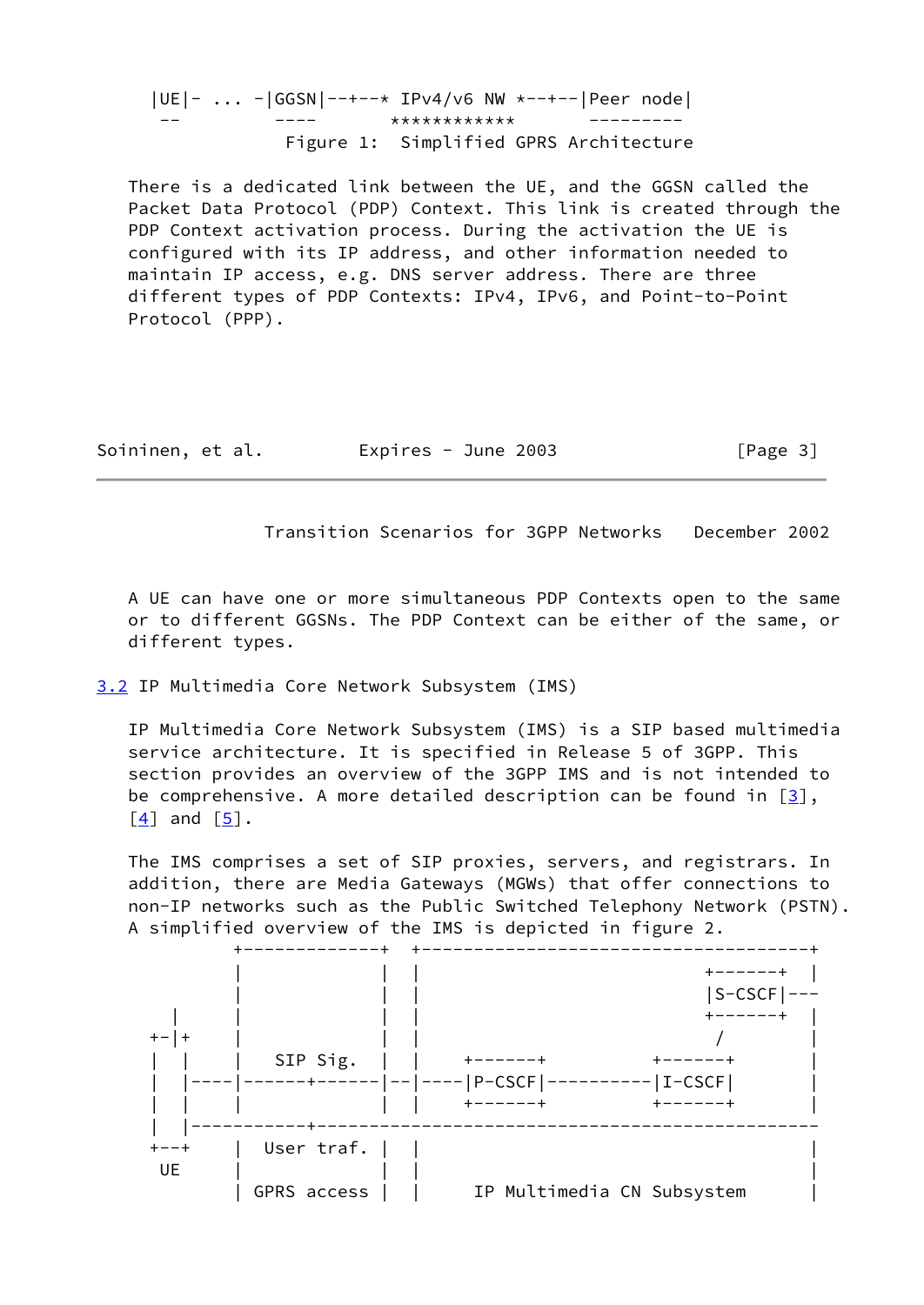Figure 2: Overview of the 3GPP IMS architecture

 The SIP proxies, servers, and registrars shown in Figure 2 are as follows.

- P-CSCF (Proxy-Call Session Control Function) is the first contact point within the IMS for the subscriber.
- I-CSCF (Interrogating-CSCF) is the contact point within an operatorÆs network for all connections destined to a subscriber of that network operator, or a roaming subscriber currently located within that network operatorÆs service area.
- S-CSCF (Serving-CSCF) performs the session control services for the subscriber. It also behaves as a SIP Registrar.

 IMS UEs use the GPRS as an access network for the IMS. Thus, a UE has to have an activated PDP Context to the IMS before it can proceed to use the IMS services. The PDP Context activation is explained briefly in [section 3.1](#page-2-2).

<span id="page-4-1"></span>

| Soininen, et al. | Expires - June $2003$ | [Page 4] |
|------------------|-----------------------|----------|
|------------------|-----------------------|----------|

Transition Scenarios for 3GPP Networks December 2002

 The IMS is exclusively IPv6. Thus, the activated PDP Context is of PDP Type IPv6. This means that an 3GPP IP Multimedia terminal uses exclusively IPv6 to access the IMS, and the IMS SIP server and proxy support exclusively IPv6. Hence, all the traffic going to the IMS is IPv6, even if the UE is dual stack capable - this comprises both signaling and user traffic.

 This, of course, does not prevent the usage of other unrelated services (e.g. corporate access) on IPv4.

<span id="page-4-0"></span>[4](#page-4-0). Transition scenarios

 This section is divided into two main parts - GPRS scenarios, and scenarios with the IP Multimedia Subsystem (IMS). The first part - GPRS scenarios - concentrates on scenarios with a User Equipment (UE) connecting to services in the Internet, e.g. mail, web. The second part - IMS scenarios - then describes how an IMS capable UE can connect to other SIP capable nodes in the Internet using the IMS services.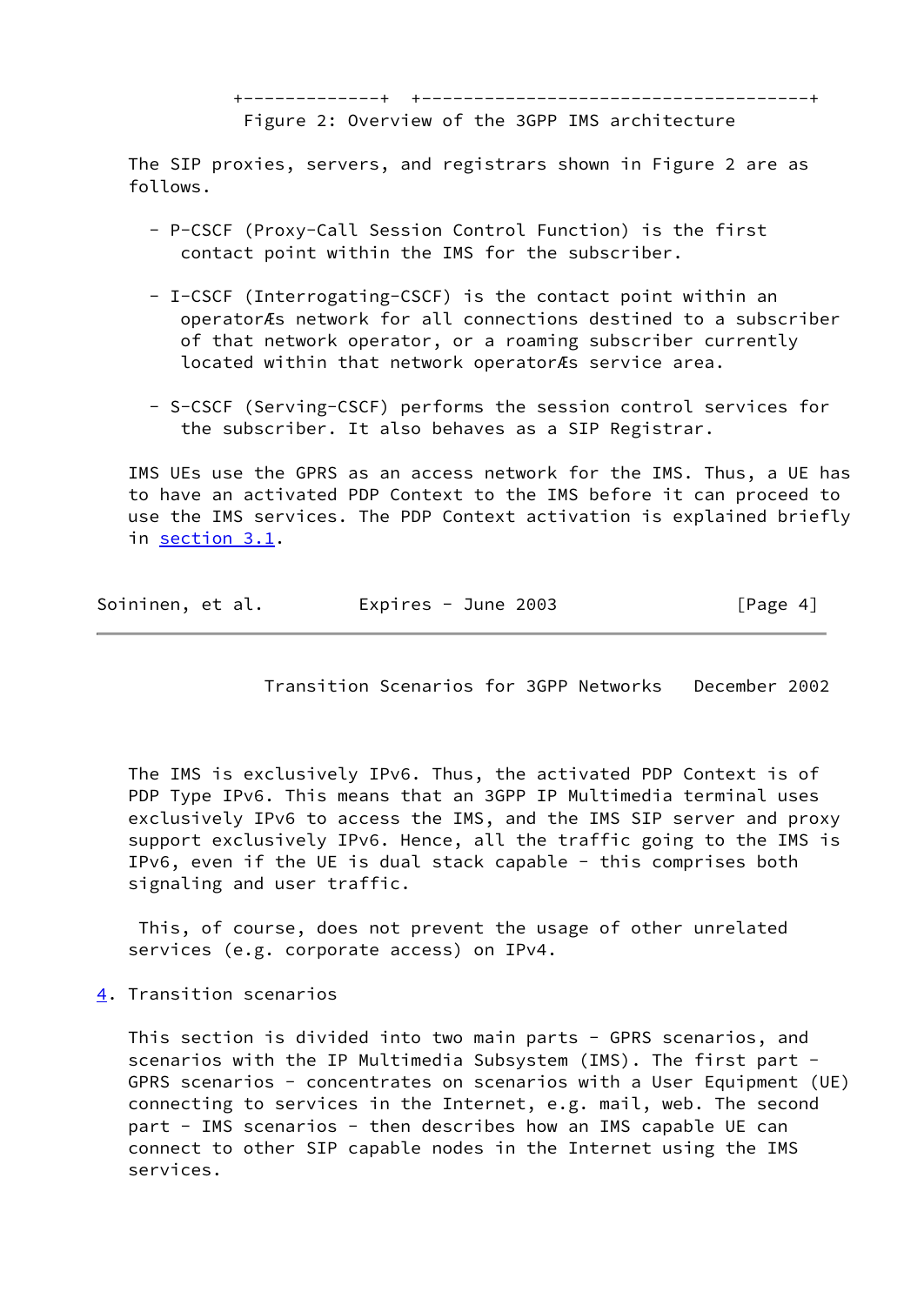### <span id="page-5-0"></span>[4.1](#page-5-0) GPRS Scenarios

 This section describes the scenarios that might occur when a GPRS UE contacts services, or nodes outside the GPRS network, e.g. web-server in the Internet.

 Transition scenarios of the GPRS internal interfaces are outside of the scope of this document.

 The following scenarios are described here. In all of the scenarios, the UE is part of a network where there is at least one router of the same IP version, i.e. GGSN, and it is connecting to a node in a different network.

 The scenarios here apply also for PDP Context type Point-to-Point Protocol (PPP) where PPP is terminated at the GGSN. On the other hand, where the PPP PDP Context is terminated e.g. at an external ISP, the environment is the same as for general ISP cases.

- 1) Dual Stack UE connecting to IPv4 and IPv6 nodes 2) IPv6 UE connecting to an IPv6 node through an IPv4 network 3) IPv4 UE connecting to an IPv4 node through an IPv6 network 4) IPv6 UE connecting to an IPv4 node
- 5) IPv4 UE connecting to an IPv6 node

| Soininen, et al.<br>Expires - June $2003$ | [Page 5] |
|-------------------------------------------|----------|
|-------------------------------------------|----------|

Transition Scenarios for 3GPP Networks December 2002

1) Dual Stack UE connecting to IPv4 and IPv6 nodes

 The GPRS system has been designed in a manner that there is the possibility to have simultaneous IPv4, and IPv6 PDP Contexts open. Thus, in cases where the UE is dual stack capable, and in the network there is a GGSN (or separate GGSNs) that supports both connection to IPv4 and IPv6 networks, it is possible to connect to both at the same time. Figure 3 depicts this scenario.

 +-------------+ | |  $\overline{U}$   $\overline{E}$   $\overline{U}$   $\overline{U}$   $\overline{U}$   $\overline{U}$   $\overline{U}$   $\overline{U}$   $\overline{U}$   $\overline{U}$   $\overline{U}$   $\overline{U}$   $\overline{U}$   $\overline{U}$   $\overline{U}$   $\overline{U}$   $\overline{U}$   $\overline{U}$   $\overline{U}$   $\overline{U}$   $\overline{U}$   $\overline{U}$   $\overline{U}$   $\overline{U}$   $\overline{$  $|$  IPv4  $|$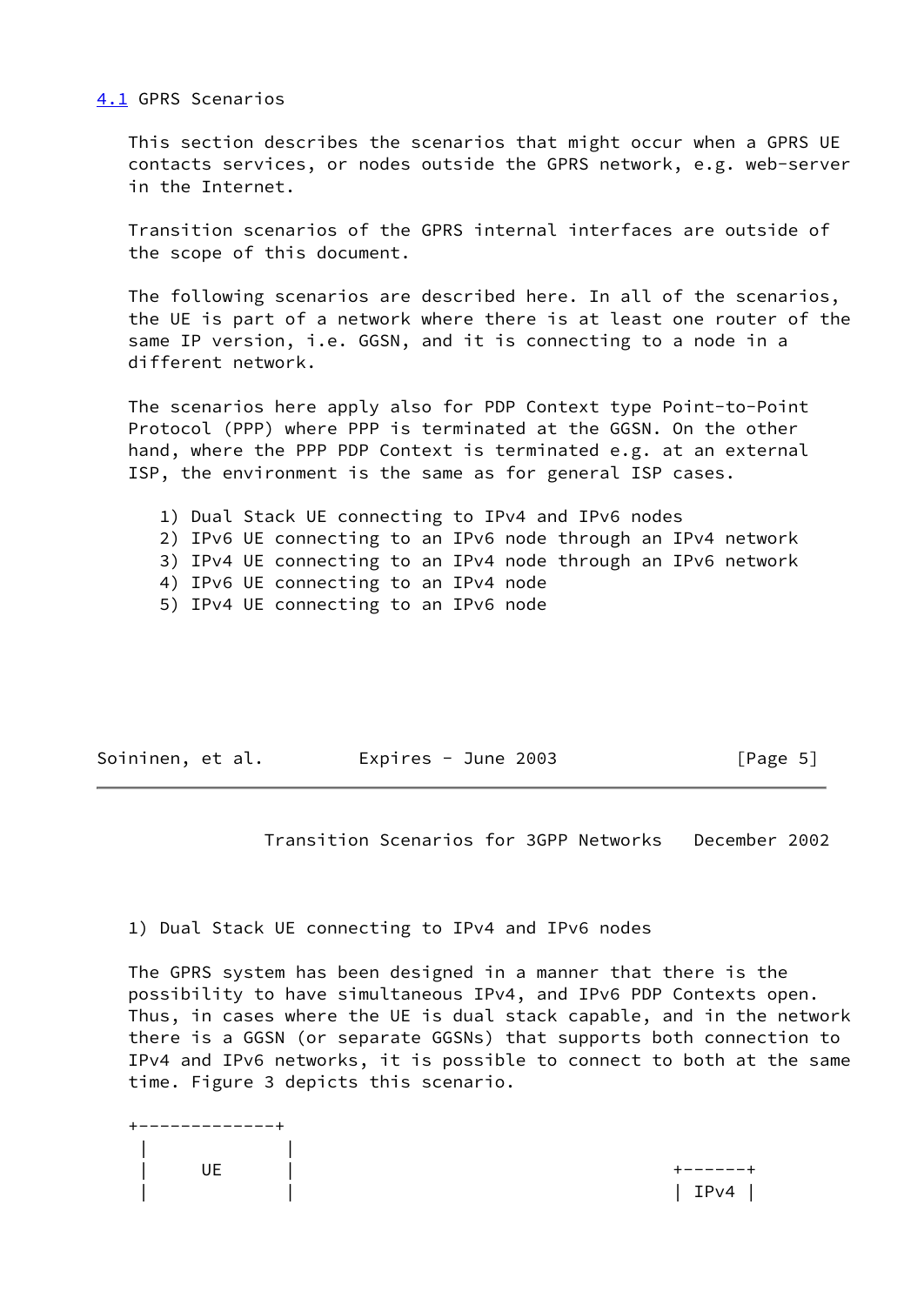

Figure 3: Dual-Stack Case

 However, the IPv4 addresses might be a scarce resource for the mobile operator or an ISP. In that case, it might not be possible for the UE to have a globally unique IPv4 address allocated all the time. Hence, the UE should either activate the IPv4 PDP Context only when needed, or be allocated an IPv4 address from a private address space.

2) IPv6 UE connecting to an IPv6 node through an IPv4 network

 Especially in the first stages of IPv6 deployment, there are cases where an IPv6 node would need to connect to the IPv6 Internet through a network that is IPv4. For instance, this can be seen in current fixed networks, where the access is provided in IPv4 only, but there is an IPv6 network deeper in the Internet. This scenario is shown in the Figure 4.



Transition Scenarios for 3GPP Networks December 2002

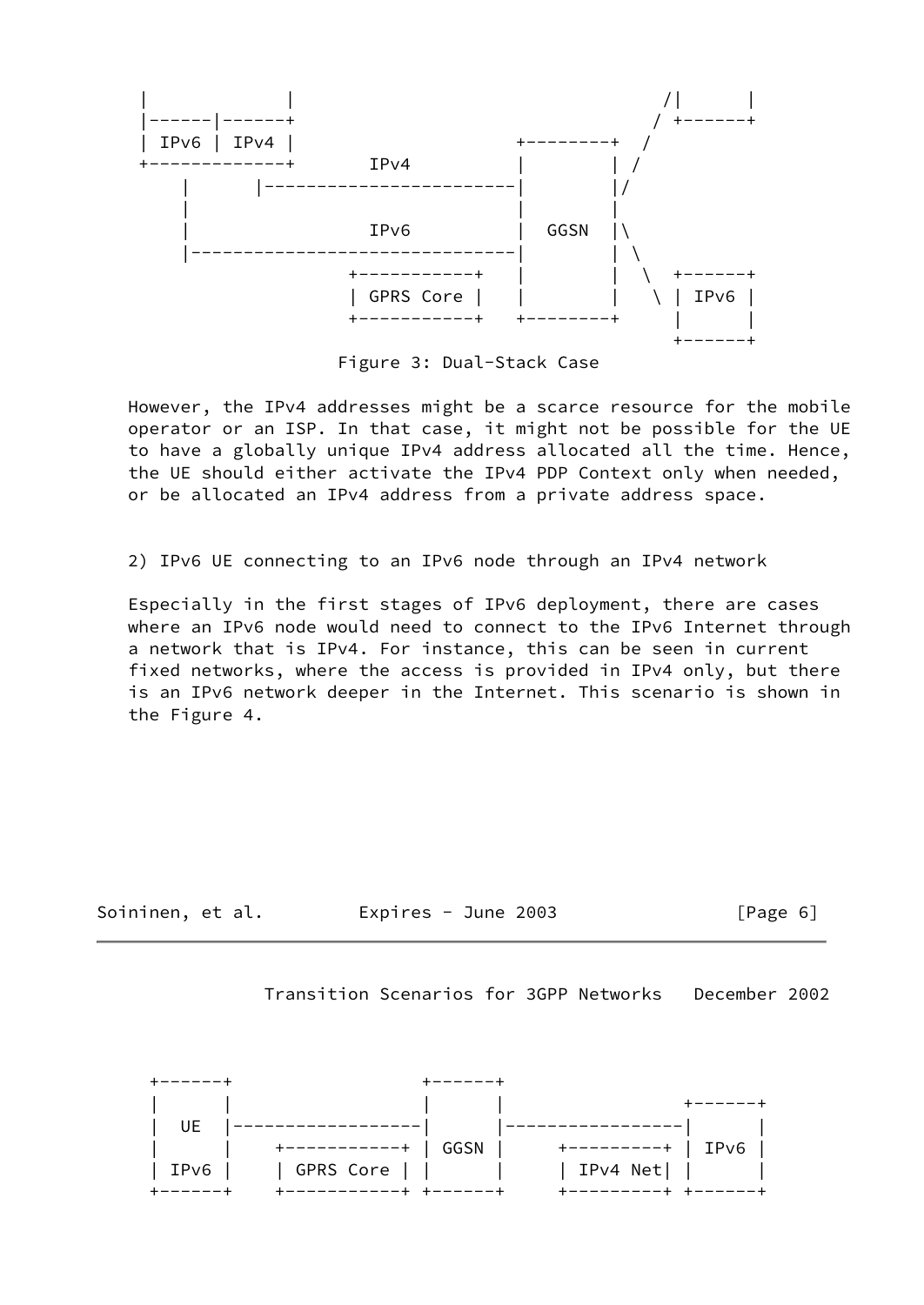In this case, in the GPRS system, the UE would be IPv6 capable, and the GPRS network would provide an IPv6 capable GGSN in the network. However, there is an IPv4 network between the GGSN, and the peer node.

## 3) IPv4 UE connecting to an IPv4 node through an IPv6 network

 Further in the future, there are cases where the legacy UEs are still IPv4 only, capable of connecting only to the legacy IPv4 Internet. However, the GPRS operator network has already been upgraded to IPv6. Figure 5 represents this scenario.



 In this case, the operator would still provide an IPv4 capable GGSN, and a connection through the IPv6 network to the IPv4 Internet.

4) IPv6 UE connecting to an IPv4 node

 In this scenario an IPv6 UE connects to an IPv4 node in the IPv4 Internet. As an example, an IPv6 UE connects to an IPv4 web server in the legacy Internet. In the figure 6, this kind of possible installation is described.



Figure 6: IPv6 node communicating with IPv4 node

<span id="page-7-0"></span>

| Soininen, et al. | Expires - June 2003 | [Page 7] |
|------------------|---------------------|----------|
|------------------|---------------------|----------|

Transition Scenarios for 3GPP Networks December 2002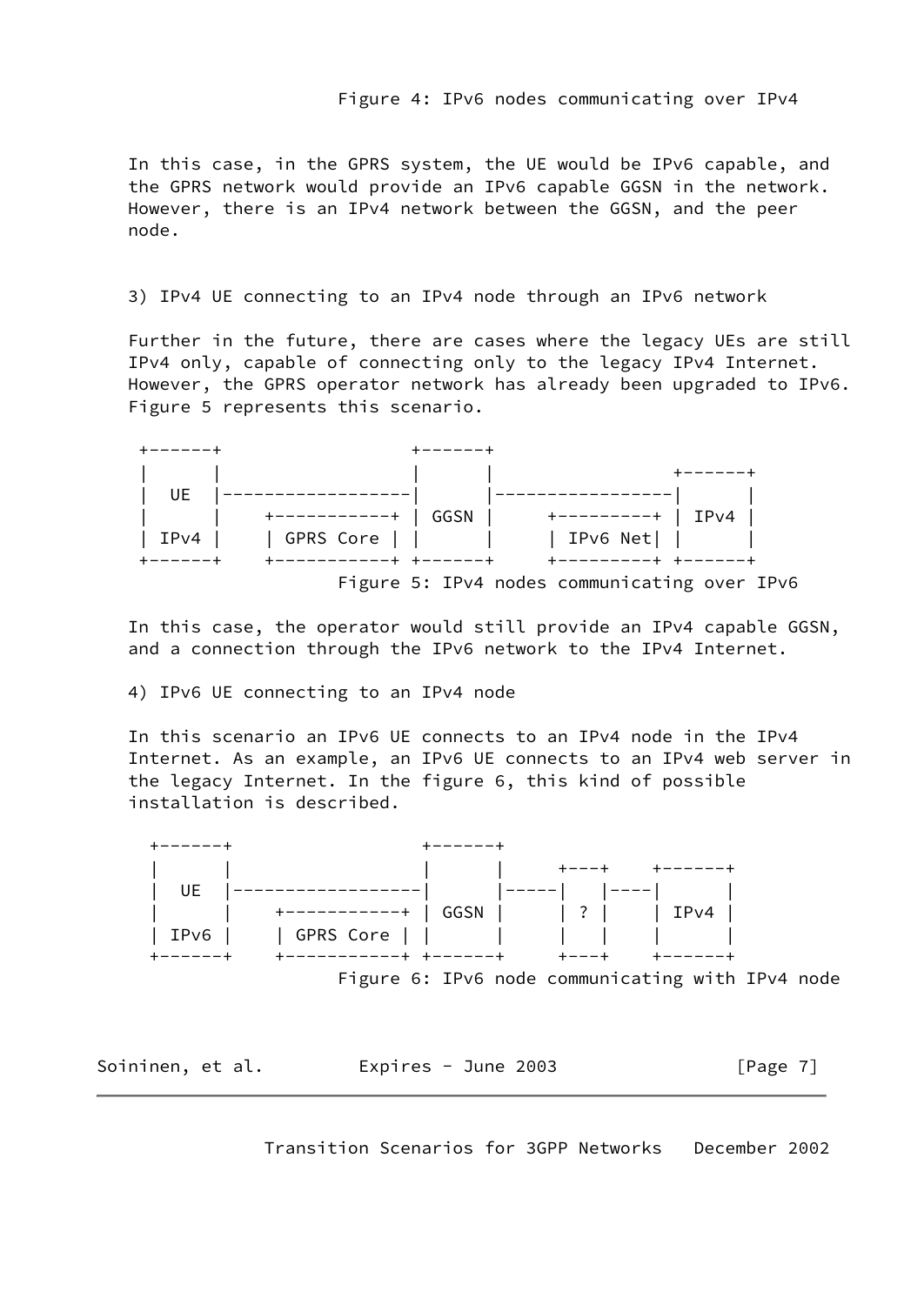## 5) IPv4 UE connecting to an IPv6 node

 This is similar to the case above, but in the opposite direction. Here an IPv4 UE connects to an IPv6 node in the IPv6 Internet. As an example, a legacy IPv4 UE is connected to an IPv6 server in the IPv6 Internet. Figure 7 depicts this configuration.



<span id="page-8-0"></span>[4.2](#page-8-0) Transition scenarios with IMS

As described in [section 3.2](#page-3-0), IMS is exclusively IPv6. Thus, the number of possible transition scenarios is reduced dramatically. In the following, the possible transition scenarios are listed.

- 1) UE connecting to a node in an IPv4 network through IMS
- 2) Two IPv6 IMS connected via an IPv4 network

1) UE connecting to a node in an IPv4 network through IMS

 This scenario occurs when an IMS UE (IPv6) connects to a node in the IPv4 Internet through the IMS, or vice versa. This happens when the other node is a part of a different system than 3GPP, e.g. a fixed PC, with only IPv4 capabilities. This scenario is shown in the Figure 8.

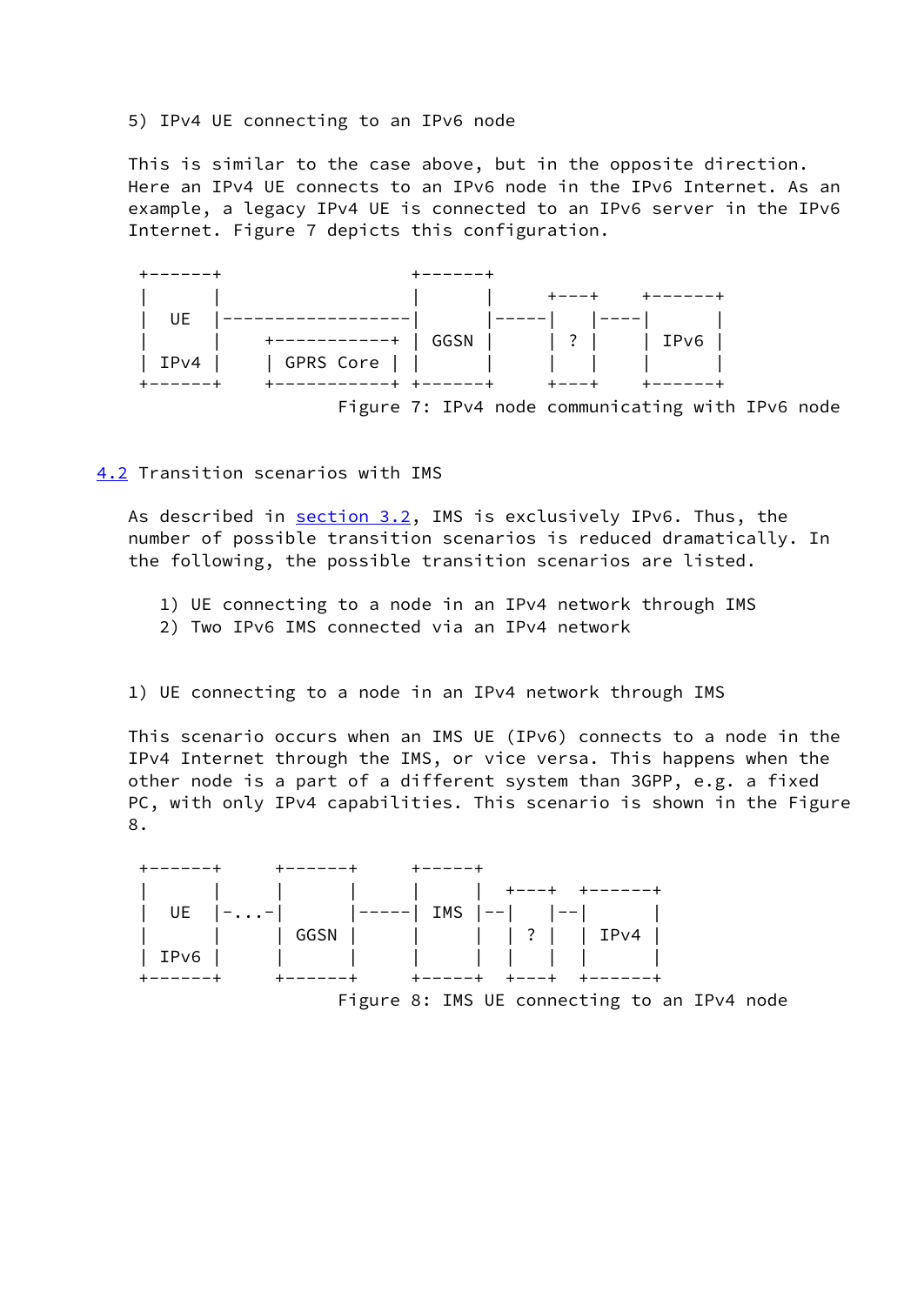Transition Scenarios for 3GPP Networks December 2002

<span id="page-9-1"></span>2) Two IPv6 IMS connected via an IPv4 network

 At the early stages of IMS deployment, there may be cases where two IMS islands are only connected via an IPv4 network such as the legacy Internet. See Figure 9 for illustration.

| +------+     | $+ - - - - - +$ | +-----+                           | +------                |
|--------------|-----------------|-----------------------------------|------------------------|
|              |                 |                                   |                        |
|              |                 | UE $ -- $ $ ----- $ IMS $ ----- $ |                        |
|              |                 | GGSN        +------+  IMS         |                        |
| $ $ IPv6 $ $ |                 | IPv4                              |                        |
| +------+     | ------+         |                                   | +-----++------++-----+ |

Figure 9: Two IMS islands connected over IPv4

<span id="page-9-0"></span>[5](#page-9-0). Security Considerations

 This document does not generate any additional security considerations.

Authors

 This is document is a result of a joint effort of a design team. The members of the design team are listed in the following.

 Alain Durand, Sun Microsystems <Alain.Durand@sun.com>

 Karim El-Malki, Ericsson Radio Systems <Karim.El-Malki@era.ericsson.se>

 Niall Richard Murphy, Enigma Consulting Limited <niallm@enigma.ie>

 Hugh Shieh, AT&T Wireless <hugh.shieh@attws.com>

 Jonne Soininen, Nokia <jonne.soininen@nokia.com>

 Hesham Soliman, Ericsson Radio Systems <hesham.soliman@era.ericsson.se>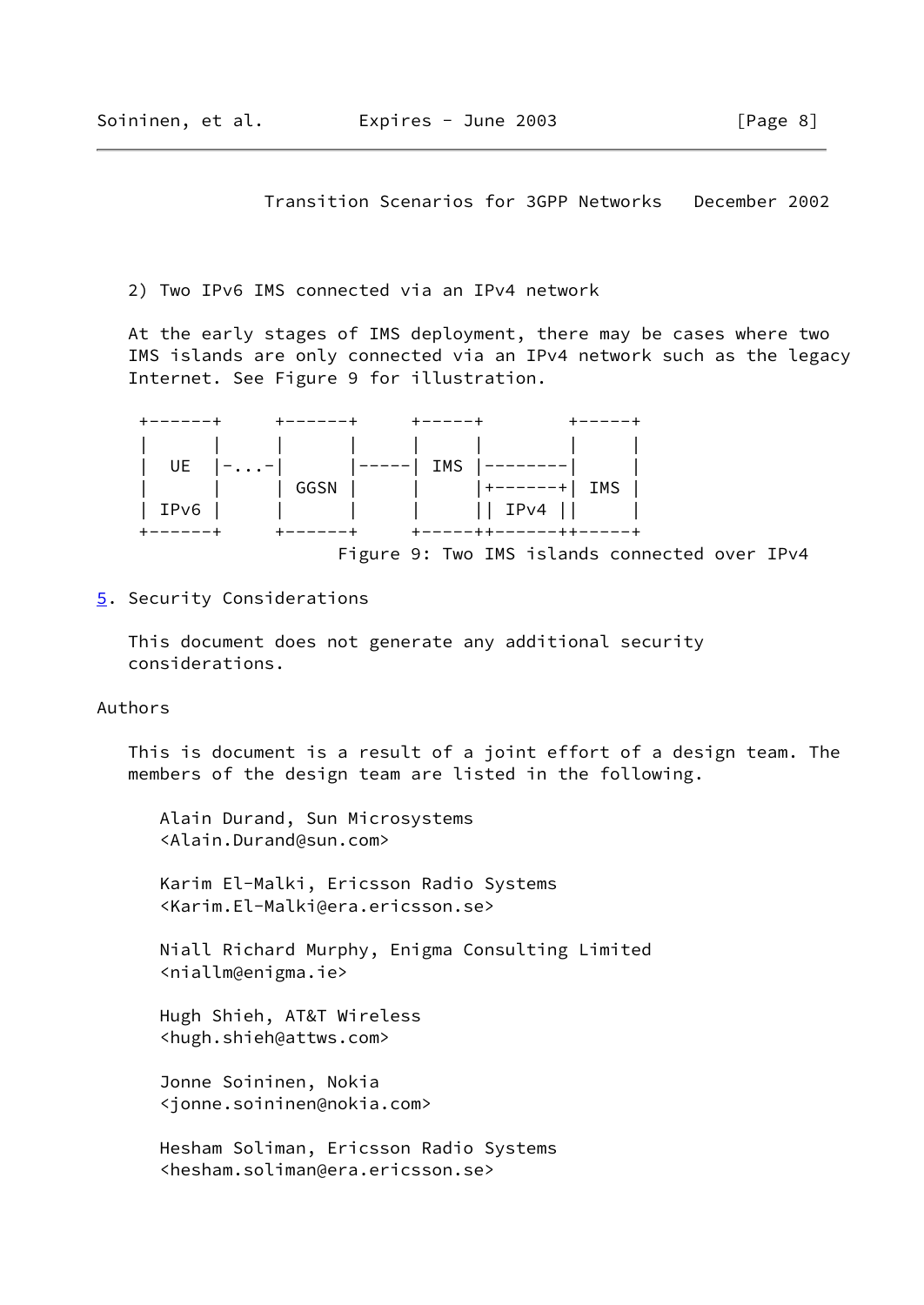Margaret Wasserman, Wind River <mrw@windriver.com>

 Juha Wiljakka, Nokia <juha.wiljakka@nokia.com>

<span id="page-10-0"></span>

| Soininen, et al.<br>Expires - June 2003 |  |  |  |
|-----------------------------------------|--|--|--|
|-----------------------------------------|--|--|--|

 $[Page 9]$ 

Transition Scenarios for 3GPP Networks December 2002

#### Acknowledgements

The authors would like to thank Basavaraj Patil, Tuomo Sipil<sup>2</sup>, Fred Templin, Rod Van Meter, and Jens Staack for good input, and comments that helped writing this document.

### References

<span id="page-10-1"></span>[1] Wasserman, M., "Recommendations for IPv6 in Third Generation Partnership Project (3GPP) Standards", September 2002, [RFC3314](https://datatracker.ietf.org/doc/pdf/rfc3314).

<span id="page-10-2"></span> [2] 3GPP TS 23.060 v 5.2.0, "General Packet Radio Service (GPRS); Service description; Stage 2(Release 5)", June 2002.

<span id="page-10-3"></span> [3] 3GPP TS 23.228 v 5.3.0, " IP Multimedia Subsystem (IMS); Stage 2(Release 5)", January 2002.

<span id="page-10-4"></span> [4] 3GPP TS 24.228 V5.0.0, "Signalling flows for the IP multimedia call control based on SIP and SDP; Stage 3 (Release 5)", March 2002.

<span id="page-10-5"></span> [5] 3GPP TS 24.229 V5.0.0, "IP Multimedia Call Control Protocol based on SIP and SDP; Stage 3 (Release 5)", March 2002.

Editor's Address

 Jonne Soininen Nokia 313 Fairchild Dr. Phone: +1-650-864-6794 Mountain View, CA, USA Email: jonne.Soininen@nokia.com